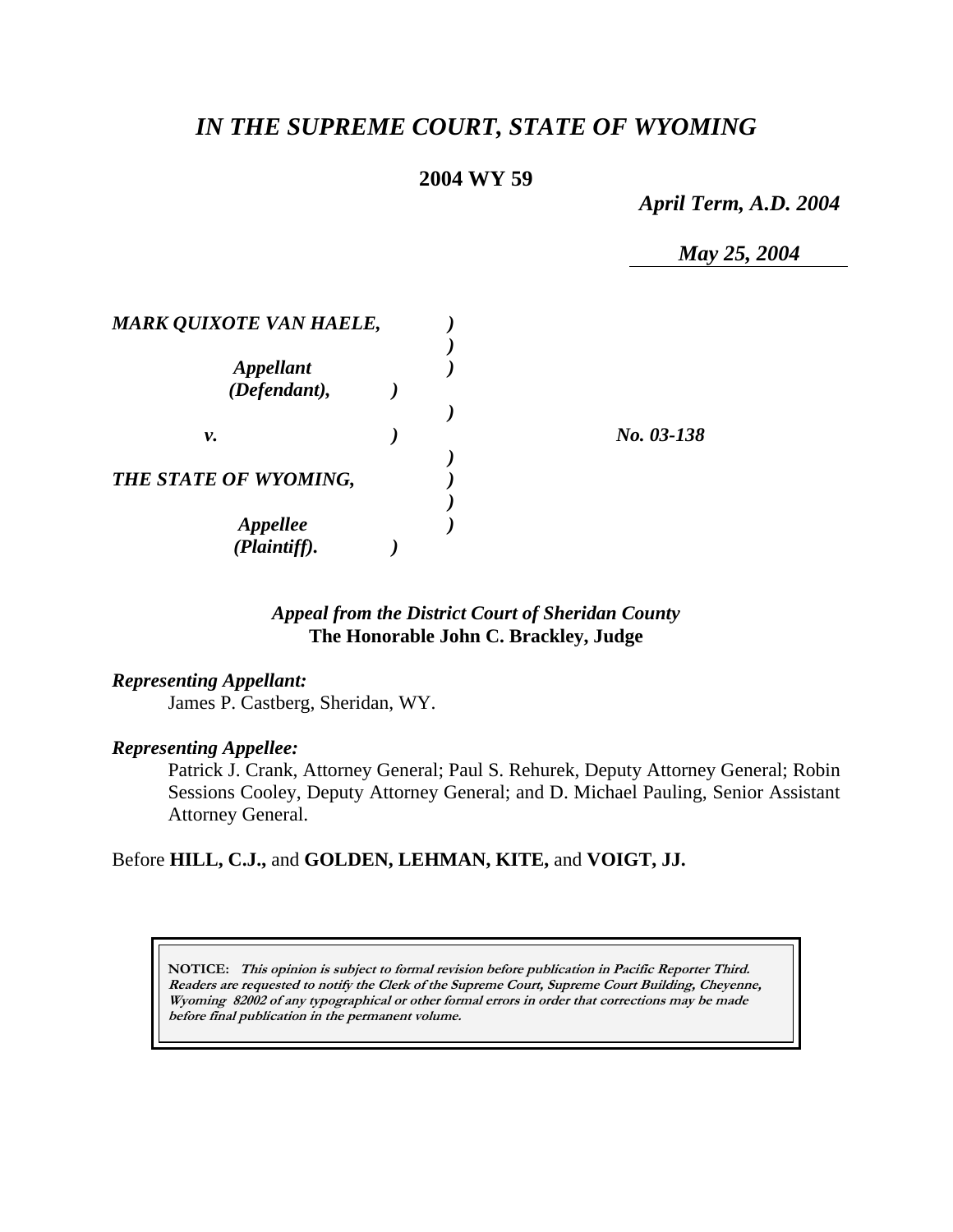#### **LEHMAN, Justice.**

[¶1] This is an appeal from a judgment finding appellant Mark Quixote Van Haele guilty of aggravated assault and battery upon the district court's acceptance of an unconditional plea of nolo contendere under a plea agreement. In addition, Van Haele seeks relief from the district court's refusal to allow him to withdraw his plea at the sentencing hearing. Van Haele further asserts that the district court abused its discretion when it denied his earlier motion for continuance of trial on the aggravated assault and battery charge in order to try it with a related charge also asserted against him. Upon our review, we affirm.

### *ISSUES*

[¶2] The issues, as phrased by Van Haele, are as follows:

I. Was it arbitrary and capricious and an abuse of judicial discretion for the trial judge to deny appellant's motion to reschedule jury trial in order that both of the felony charges filed against the appellant arising out of the same incident could be tried at the same time?

II. Did the trial court commit reversible error in failing to comply with Rule 11(d) to insure that the appellant's change of plea to "nolo contendere" was voluntary and to require that a factual basis be established before entering judgment on the defendant's change of plea to "nolo contendere" as required by Rule 11(f) of the Wyoming Rules of Criminal Procedure?

III. Was it arbitrary and capricious and an abuse of judicial discretion for the trial judge to deny appellant's request to withdraw his plea of "nolo contendere" prior to entering conviction and passing sentence as provided by Rule 32(d) of the Wyoming Rules of Criminal Procedure?

### *FACTS*

[¶3] On July 2, 2001, Van Haele was charged with one count of aggravated assault and battery stemming from Van Haele's alleged stabbing of another person in violation of Wyo. Stat. Ann. § 6-2-502(a)(ii) (LexisNexis 2003).<sup>1</sup> Initially Van Haele pled not guilty to this charge. A trial date was then set by the district court for January 16, 2002.

 $\overline{a}$ 

<sup>&</sup>lt;sup>1</sup> Wyo. Stat. Ann. § 6-2-502(a)(ii) (LexisNexis 2003) provides: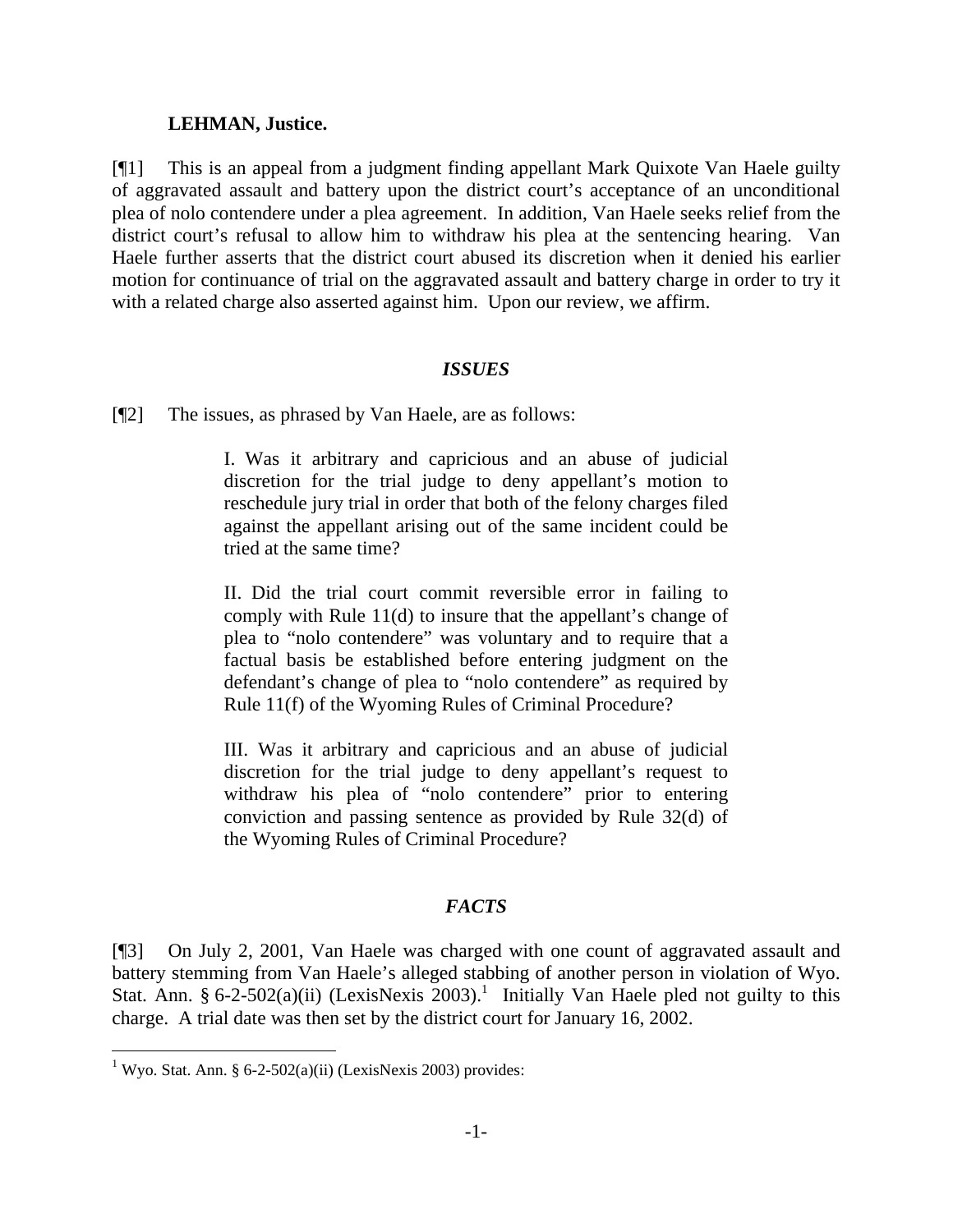[¶4] On January 2, 2002, Van Haele was also charged with property destruction and defacement stemming from the same altercation as the aggravated assault and battery charge. Accordingly, Van Haele filed a motion to reschedule the trial in order that the two charges could be tried together. This motion was denied.

[¶5] On January 16, 2002, a jury trial commenced on the aggravated assault and battery charge. After two and a half days, during which Van Haele took the stand in his own defense, the trial concluded. Upon deliberation, the jury was unable to reach a verdict. On March 27, 2002, the State filed its Notice of Intent to Retry Case with respect to the aggravated assault and battery charge. The district court then set a new trial date of September 16, 2002, on both the aggravated assault and battery and property destruction and defacement charges. Upon motion, the district court then allowed Van Haele's attorney of record to withdraw from the case on August 14, 2002.

[¶6] On August 27, 2002, new counsel formally entered an appearance on Van Haele's behalf and soon thereafter filed a motion to vacate and reschedule the impending trial. This motion was granted, and the district court rescheduled the trial for February 10, 2003. A plea agreement was reached on February 3, 2003, and a change of plea hearing was held on February 4, 2003.

[¶7] At this hearing the State explained that the parties had agreed that, in exchange for Van Haele's plea of nolo contendere to the charge of aggravated assault and battery, the State would dismiss the property destruction and defacement charge and that the State would recommend that Van Haele be sentenced to a term of one to three years, suspended in favor of eighteen months of supervised probation. After receiving the details of the plea agreement, the district court confirmed through Van Haele that the terms of the plea agreement were correctly expressed. Van Haele further indicated that he had ample opportunity to discuss the agreement with his counsel.

[¶8] The court then determined that Van Haele was not under the influence of alcohol or drugs and advised Van Haele that the district court was not bound by the plea agreement, that a pre-sentence investigation report would be conducted and, thereafter, another hearing

 $\overline{a}$ 

. . .

(ii) Attempts to cause, or intentionally or knowingly causes bodily injury to another with a deadly weapon[.]

<sup>(</sup>a) A person is guilty of aggravated assault and battery if he:

Wyo. Stat. Ann. § 6-1-104(iv) (LexisNexis 2001) defines "deadly weapon" as, but not limited to, "a firearm, explosive or incendiary material, motorized vehicle, an animal or other device, instrument, material or substance, which in the manner it is used or is intended to be used is reasonably capable of producing death or serious bodily injury."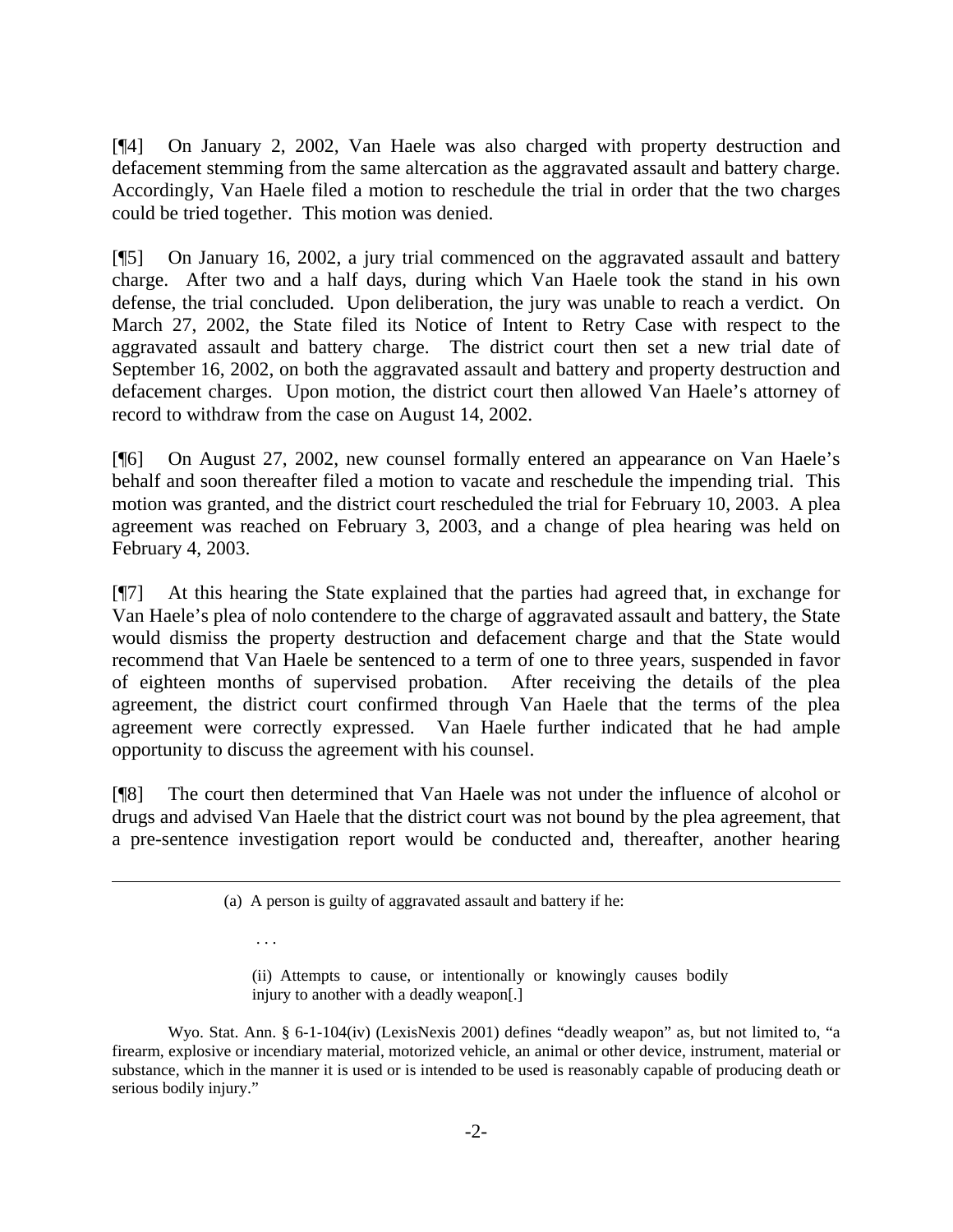would be held so that the district court could determine if it would accept the plea. The district court further informed Van Haele that if it rejected the plea agreement, Van Haele could withdraw his plea and proceed to trial. However, if the district court accepted the plea agreement, a conviction would be entered, sentence would be imposed, and Van Haele would not be permitted to withdraw his plea. The court also explained to Van Haele some of the terms of supervised probation in the event the district court accepted the plea agreement.

[¶9] At that time Van Haele indicated that he still desired to change his plea and formally unconditionally pled nolo contendere to the charge of aggravated assault and battery. The district court further recognized that, because it had sat through the initial trial concerning the alleged facts related to this charge, there was an adequate factual basis to warrant acceptance of the plea.

[¶10] On March 27, 2003, a sentencing hearing was held, and the district court indicated that it would accept the plea agreement reached between the parties. Nevertheless, after having just confirmed his desire to proceed based upon his nolo contendere plea, Van Haele surprisingly stated that he wanted to withdraw his plea and proceed to trial. The district court denied Van Haele's request. Judgment and sentence was entered, consistent with the plea agreement, on June 3, 2003. This appeal followed.<sup>2</sup>

### *STANDARD OF REVIEW*

 $\overline{a}$ 

[¶11] The procedure utilized to accept a guilty plea is reviewed by this court as a whole. *Smith v. State*, 871 P.2d 186, 187 (Wyo. 1994). "Our inquiry determines if the district court *sufficiently* described the nature of the charges, including the possible penalties; informed the defendant of the right to representation; informed the defendant of the rights waived by a guilty plea; and obtained a factual basis for the plea." *Mehring* [*v. State*], 860 P.2d [1101] at 1106 [(Wyo. 1993)] (emphasis added). These procedural requirements are intended to assure that the individual facing the criminal charges is not misled into an unintentional waiver of substantial rights. *Id.*

> *McCarty v. State*, 883 P.2d 367, 372 (Wyo. 1994). We look to the totality of the circumstances to determine the voluntariness of a plea. *Mehring v. State*, 860 P.2d 1101, 1108 (Wyo. 1993).

 $2$  On appeal, Van Haele is represented by his initial counsel of record who originally was allowed to withdraw from this case on August 14, 2002.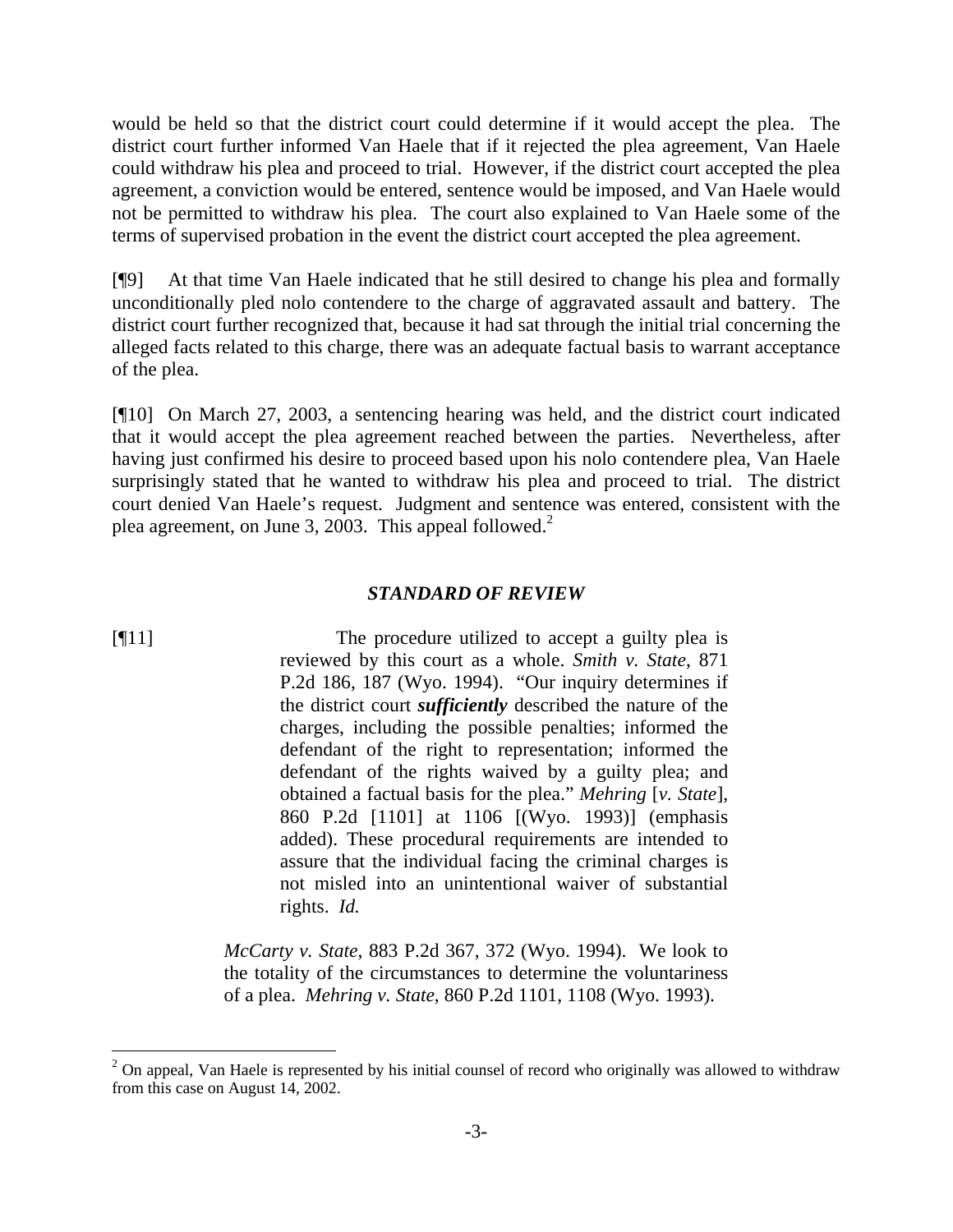*Reyna v. State*, 2001 WY 105, ¶9, 33 P.3d 1129, ¶9 (Wyo. 2001).

[¶12] The standard of review for determining the voluntariness of a plea is de novo.

 The United States Supreme Court's standard, by which the voluntariness of guilty pleas is measured, is as follows:

> "[A] plea of guilty entered by one fully aware of the direct consequences, including the actual value of any commitments made to him by the court, prosecutor, or his own counsel, must stand unless induced by threats (or promises to discontinue improper harassment), misrepresentation (including unfulfilled or unfulfillable promises), or perhaps by promises that are by their nature improper as having no proper relationship to the prosecutor's business (e.g. bribes)."

*Brady v. United States*, 397 U.S. 742, 755, 90 S.Ct. 1463, 1472, 25 L.Ed.2d 747 (1970) (quoting *Shelton v. United States*, 246 F.2d 571, 572 n. 2 (5th Cir. 1957), rev'd on other grounds, 356 U.S. 26, 78 S.Ct. 563, 2 L.Ed.2d 579 (1958)).

*Rude v. State*, 851 P.2d 20, 23 (Wyo. 1993). Furthermore, W.R.Cr.P. 11(d) requires that this same inquiry as to voluntariness must be made when a defendant pleads "nolo contendere."

[¶13] In *Rude v. State*, 851 P.2d 15, 18 (Wyo. 1993), we noted that W.R.Cr.P. 15(f) (Rule 11 under the present rules) requires a court to satisfy itself that a factual basis exists for a guilty plea before accepting such plea. Moreover, we recognized that in their treatise on criminal procedure, LaFave and Israel outlined the following purposes of inquiry into the factual basis:

> Most importantly, it should protect a defendant who is in the position of pleading voluntarily with an understanding of the nature of the charge but without realizing that his conduct does not actually fall within the charge. . . . In addition, the inquiry into the factual basis of the plea provides the court with a better assessment of defendant's competency and willingness to plead guilty and his understanding of the charges, increases the visibility of charge reduction practices, provides a more adequate record and thus minimizes the likelihood of the plea being successfully challenged later, and aids correctional agencies in the performance of their functions.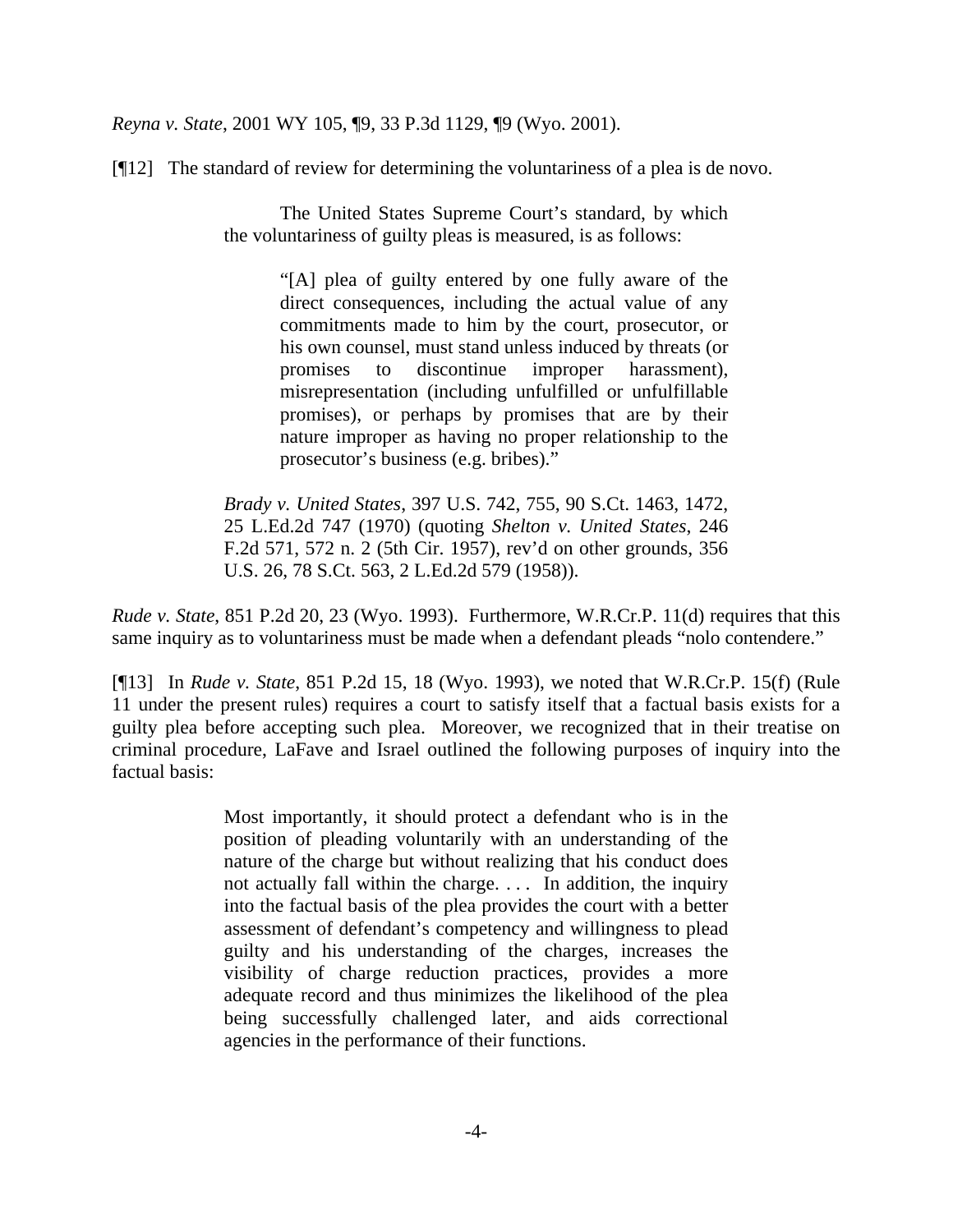Wayne R. LaFave & Jerold H. Israel, *Criminal Procedure* 938 (2d ed. 1992). These purposes are served if the record discloses a factual basis composed of the defendant's testimony and admissions and/or the State's presentation of evidence. The trial judge may properly draw inferences from the defendant's admissions or the evidence presented by the State to satisfy all elements of the crime to which the defendant is pleading guilty. *Rude*, at 18.However, this court has clarified that a factual basis is unnecessary upon acceptance of a nolo contendere plea, so long as the charging document, whether it be an information, indictment, or other charging form, contains an accurate and complete statement of all the elements of the crime charged. *Peitsmeyer v. State*, 2001 WY 38, ¶7, 21 P.3d 733, ¶7 (Wyo. 2001).

[¶14] An abuse of discretion standard is appropriate when determining whether an appellant should have been allowed to withdraw his plea.

> A motion to withdraw a guilty plea, such as that filed here, is governed by W.R.Cr.P. 32(d) which provides that if a motion for withdrawal of a guilty plea is made before sentence is imposed, the court may permit withdrawal upon a showing by the defendant of any fair and just reason. A defendant has no absolute right to withdraw a plea of guilty before sentence is imposed, and where the strictures of W.R.Cr.P. 11 have been met, and the defendant intelligently, knowingly, and voluntarily entered into his plea of guilty, the district court's decision to deny such a motion is within its sound discretion. *Burdine v. State*, 974 P.2d 927, 929-30 (Wyo. 1999); 3 Charles Alan Wright, Federal Practice and Procedure: Criminal 2d § 538 (1982 and Supp. 2001). Seven factors have been suggested as pertinent to the exercise of the court's discretion: (1) Whether the defendant has asserted his innocence; (2) whether the government would suffer prejudice; (3) whether the defendant has delayed in filing his motion; (4) whether withdrawal would substantially inconvenience the court; (5) whether close assistance of counsel was present; (6) whether the original plea was knowing and voluntary; and (7) whether the withdrawal would waste judicial resources. 3 Wright, Federal Practice and Procedure: Criminal 2d § 538 (Supp. 2001); *United States v. Black*, 201 F.3d 1296, 1299-1300 (10th Cir. 2000).

*Doles v. State*, 2002 WY 146, ¶11, 55 P.3d 29, ¶11 (Wyo. 2002) (quoting *Frame v. State*, 2001 WY 72, ¶7, 29 P.3d 86, ¶7 (Wyo. 2001)). Wyoming Rule Criminal Procedure 32(d) similarly addresses the withdrawal of nolo contendere pleas, providing that if a motion for withdrawal of a plea of nolo contendere is made before sentence is imposed, the court may permit withdrawal of the plea upon a showing by the defendant of any fair and just reason.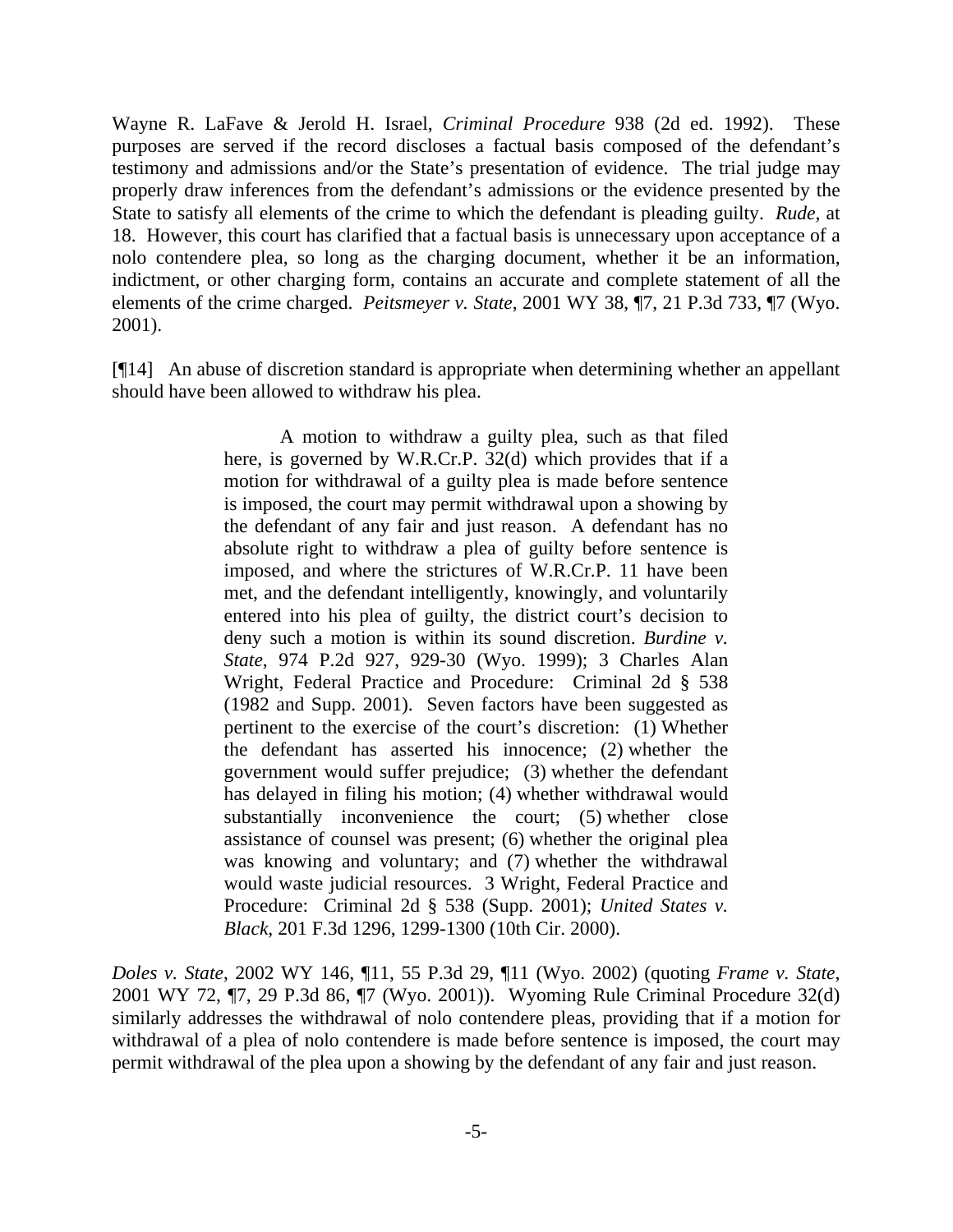[¶15] Judicial discretion is a composite of many things, among which are conclusions drawn from objective criteria; it means a sound judgment exercised with regard to what is right under the circumstances and without doing so arbitrarily or capriciously. *Belden v. State*, 2003 WY 89, ¶27, 73 P.3d 1041, ¶27 (Wyo. 2003); *O'Brien v. State*, 2002 WY 63, ¶27, 45 P.3d 225, ¶27 (Wyo. 2002); *Vaughn v. State*, 962 P.2d 149, 151 (Wyo. 1998). We will not overturn a district court's discretionary decision unless the court acted in a manner exceeding the bounds of reason and could not rationally conclude as it did. *Billingsley v. State*, 2003 WY 61, ¶9, 69 P.3d 390, ¶9 (Wyo. 2003); *English v. State*, 982 P.2d 139, 143 (Wyo. 1999); *Simmers v. State*, 943 P.2d 1189, 1197 (Wyo. 1997).

#### *DISCUSSION*

#### *Denial of Motion for Continuance*

[¶16] On July 2, 2001, Van Haele was charged with aggravated assault and battery stemming from his alleged stabbing of another person with a Leatherman tool. A trial date of January 16, 2002, was then set by the district court for this charge on September 7, 2001. Six months later and just prior to trial, Van Haele was charged on January 2, 2002, with property destruction and defacement stemming from the same altercation as the aggravated assault and battery charge. Accordingly, Van Haele filed a motion to reschedule the trial in order that the two charges could be tried together. This motion was denied. Van Haele asserts that the district court abused its discretion when it denied his motion for continuance of trial.

[¶17] In *Taylor v. State*, 2003 WY 97, ¶11, 74 P.3d 1236, ¶11 (Wyo. 2003), we recognized:

We have consistently held that an unconditional guilty plea waives an appellate review of non-jurisdictional claims. *Kitzke v. State*, 2002 WY 147, ¶8, 55 P.3d 696, 699 (Wyo. 2002). The only claims that remain are those that go to the jurisdiction of the court or the voluntariness of the plea. *Id.* (citing *Wilson v. United States*, 962 F.2d 996, 997 (11th Cir. 1992)).

> Examples of jurisdictional defects are unconstitutionality of the statute defining the crime, failure of the indictment or information to state an offense, and double jeopardy. Non-jurisdictional defects include the use of inadmissible evidence, the use of unlawfully obtained statements, a claim that a grand jury was improperly convened and conducted, and a claim of violation of the right to speedy trial.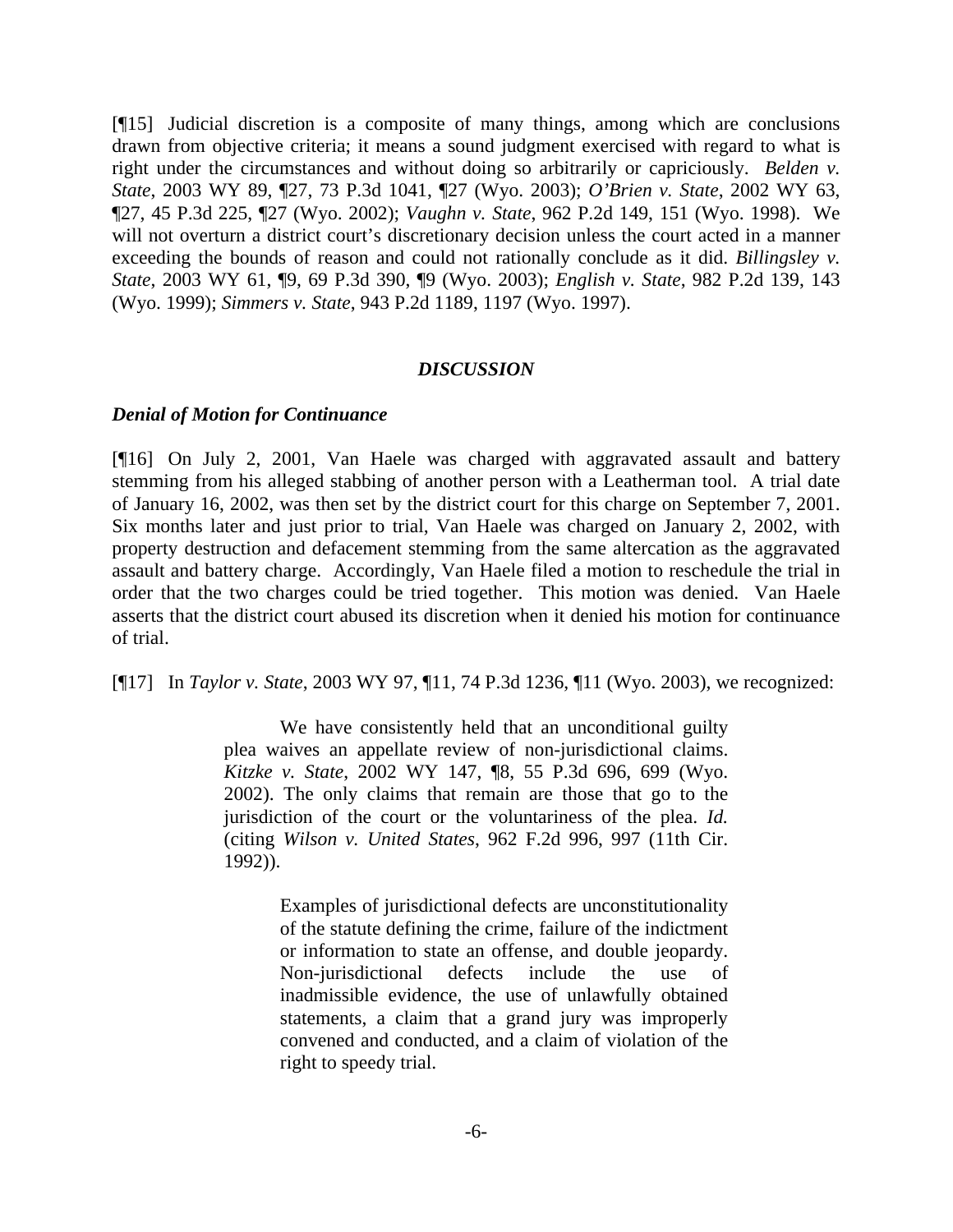*Kitzke*, ¶9 (citations omitted).

[¶18] We further explained in *Nixon v. State*, 2002 WY 118, ¶24, 51 P.3d 851, ¶24 (Wyo. 2002):

> The need for finality in criminal cases when a defendant has voluntarily and knowingly agreed to plead guilty has been recognized on a number of occasions by this Court. When considering the circumstances under which a defendant may appeal after entering into an agreement to plead guilty, this Court has recognized the need for finality in holding that an individual may only raise issues concerning either the jurisdiction of the trial court or the voluntariness of the plea. In that regard, this Court has stated:

> > In reaching this result, we are aware of the argument that, for the sake of judicial economy, a criminal defendant should not be forced to go to trial merely to preserve his right to appeal pretrial objections. *United States ex rel. Rogers v. Warden of Attica State Prison*, 381 F.2d 209 (2d Cir. 1967). However, against that interest, we must weigh the need for finality in the judicial process.

> > > "A guilty plea should mark the end of a criminal case, not a gateway to future litigation. More than a confession, a guilty plea signals defendant's 'intention not to litigate the question of his guilt, and necessarily involves the surrender of certain constitutional rights . . . .'" *People v. Taylor*, 65 N.Y.2d 1, 489 N.Y.S.2d 152, 154, 478 N.E.2d 755, 757 (1985), quoting *People v. Lynn*, 28 N.Y.2d 196, 201-02, 321 N.Y.S.2d 74, 269 N.E.2d 794 (1971).

*Sword v. State*, 746 P.2d 423, 426 (Wyo. 1987). In addition, in *Smith v. State*, 871 P.2d 186, 188 (Wyo. 1994), this Court noted:

> A guilty plea prohibits appellate review of all but a few defenses. *Ochoa v. State*, 848 P.2d 1359, 1361-62 (Wyo. 1993); *Sword v. State*, 746 P.2d 423, 425 (Wyo. 1987).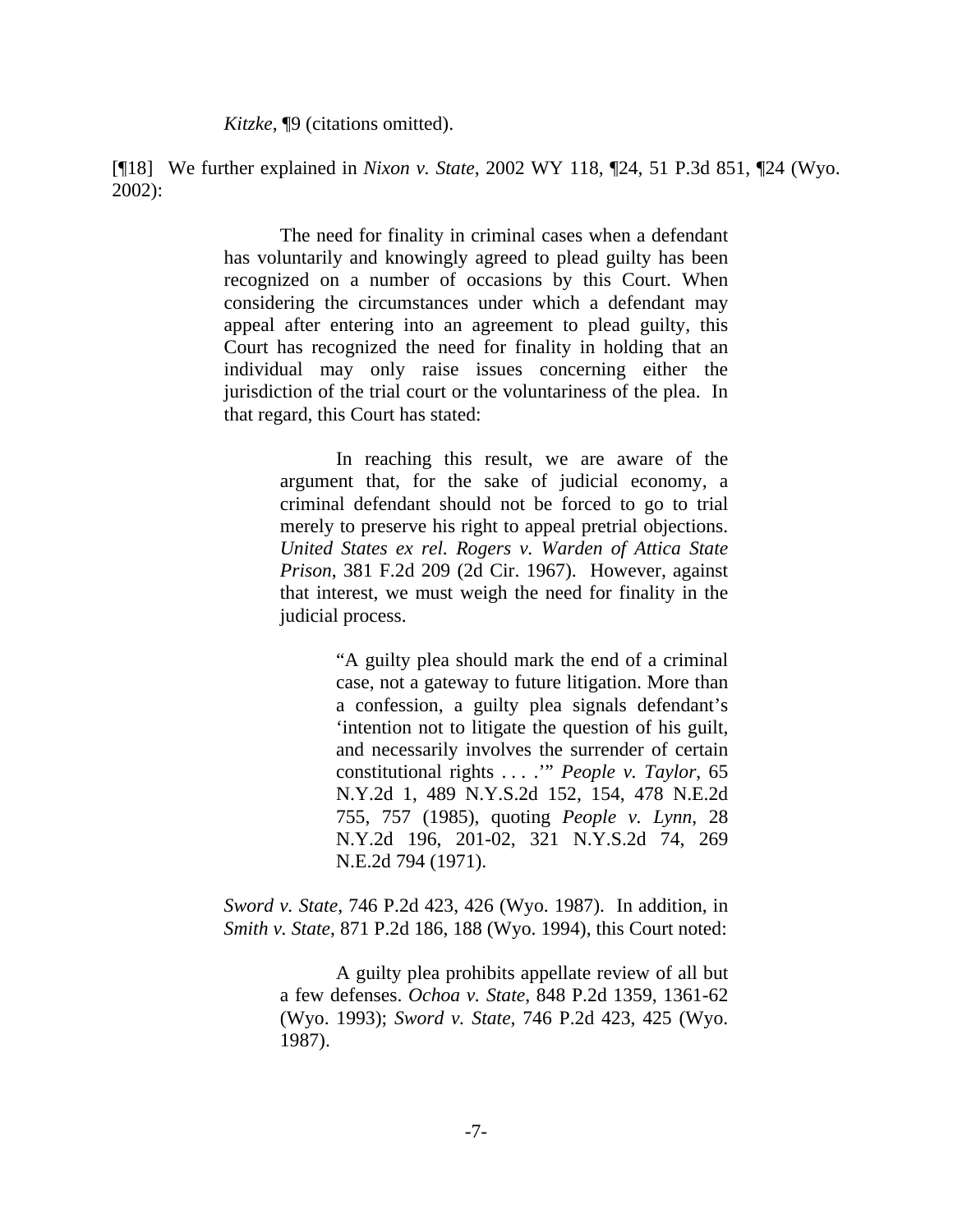"When a criminal defendant has solemnly admitted in open court that he is in fact guilty of the offense with which he is charged, he may not thereafter raise independent claims relating to the deprivation of constitutional rights that occurred prior to the entry of the guilty plea."

*Davila v. State*, 831 P.2d 204, 206 (Wyo. 1992) (quoting *Zanetti v. State*, 783 P.2d 134, 138 (Wyo. 1989) and *Tollett v. Henderson*, 411 U.S. 258, 267, 93 S.Ct. 1602, 1608, 36 L.Ed.2d 235 (1973)).

[¶19] Some time after filing his motion for continuance of new trial, Van Haele entered an unconditional plea of nolo contendere to the charge of aggravated assault and battery. In such circumstances, an unconditional plea of nolo contendere is tantamount to an unconditional plea of guilty. *Ochoa v. State*, 848 P.2d 1359, 1361, (Wyo. 1993); *State v. Steele*, 620 P.2d 1026, 1028 (Wyo. 1980). Further, the charge of property destruction and defacement was dismissed under the plea agreement the district court ultimately accepted.

[¶20] Due to his plea, Van Haele waived all issues but those related to jurisdiction and voluntariness. The denial of a continuance being neither, we will not address Van Haele's first raised issue on appeal.

# *Voluntariness of Plea/Factual Basis For Plea*

[¶21] Van Haele contends that the district court did not substantiate that his plea of nolo contendere to the charge of aggravated assault and battery was made voluntarily or that a sufficient factual basis supported the plea. In the acceptance of a plea of nolo contendere, a judge is required to follow the dictates of the Wyoming Rules of Criminal Procedure, in general, and W.R.Cr.P. 11, in particular.<sup>3</sup> Rule 11 acts as a guideline for courts in

l  $3$  W.R.Cr.P. 11 states, in pertinent part:

(a) *Alternatives*. —

(1) In General. — A defendant may plead not guilty, not guilty by reason of mental illness or deficiency, guilty, or nolo contendere. . . .

(A) Nolo Contendere. — A defendant may plead nolo contendere only with the consent of the court. Such a plea shall be accepted by the court only after due consideration of the views of the parties and the interest of the public in the effective administration of justice.

#### . . .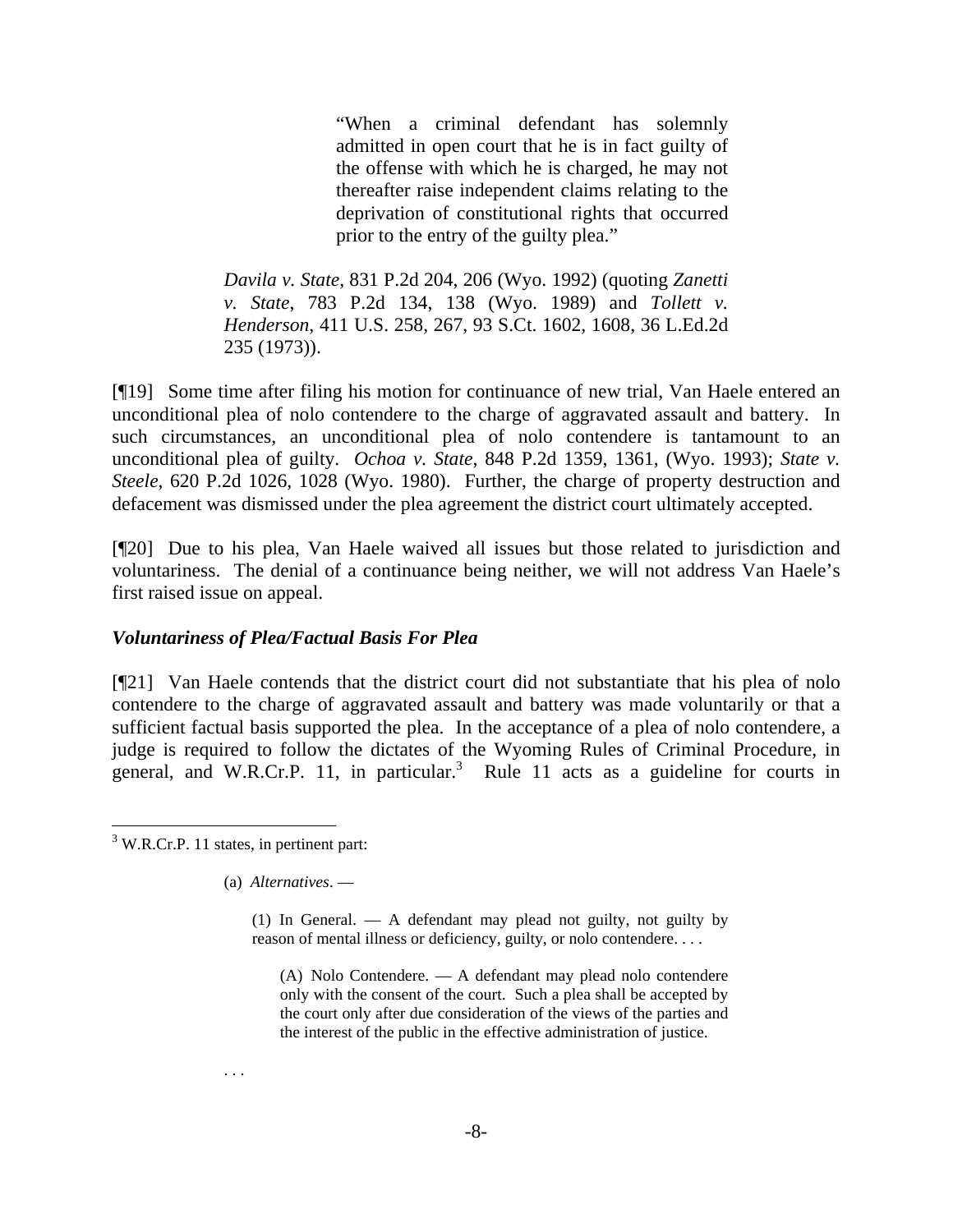determining that a plea by a defendant is intelligent, knowing and voluntary, and that the plea has been entered with an understanding of the consequences. *Ingalls v. State*, 2002 WY 75, ¶¶10-11, 46 P.3d 856, ¶¶10-11 (Wyo. 2002).

[¶22] We have also stated:

A guilty plea must be "knowing and voluntary." *McCarty v. State*, 883 P.2d 367, 372 (Wyo. 1994) (quoting *Parke v. Raley*, 506 U.S. 20, 28, 113 S.Ct. 517, 523, 121 L.Ed.2d 391 (1992)). "The validity of a guilty plea is tested by determining 'whether the plea represents a voluntary and intelligent choice among the alternative courses of action open to the defendant.'" *McCarty* at *Id*. (quoting *North Carolina v. Alford*, 400 U.S. 25, 31, 91 S.Ct. 160, 164, 27 L.Ed.2d 162 (1970)).

*Becker v. State*, 2002 WY 126, ¶11, 53 P.3d 94, ¶11 (Wyo. 2002).

[¶23] Van Haele's contention that his nolo contendere plea was involuntary is not persuasive. At the change of plea hearing, the State provided the district court with details of the plea agreement, including the sentencing recommendation and restitution amounts. After receiving the details of the plea agreement, Van Haele confirmed that the terms of the plea agreement were correctly expressed. Van Haele further indicated that he had ample opportunity to discuss the agreement with his counsel.

[¶24] The court then made inquires to determine that Van Haele was not under the influence of alcohol or drugs. The district court also explained to Van Haele that it was not bound by the plea agreement, that a presentence investigation report would be conducted and, thereafter, another hearing would be held so that the district court could determine if it would accept the plea agreement. The district court further advised Van Haele that if it rejected the plea agreement, Van Haele could withdraw his plea and proceed to trial. However, if the district court accepted the plea agreement, a conviction would be entered, sentence imposed, and Van Haele would not be permitted to withdraw his plea. The court also explained to Van Haele that his plea would entail the loss of certain civil rights, which the district court noted had been discussed with Van Haele at previous proceedings.<sup>4</sup> The district court further

<sup>4</sup> At Van Haele's arraignment hearing concerning the aggravated assault and battery charge, he was plainly informed by the district court that in the event he was found guilty at trial, or if he pled guilty, he could be imprisoned for up to ten years, fined up to \$10,000, or both and that he would be subject to a surcharge

<sup>(</sup>d) *Insuring That Plea Is Voluntary*. — The court shall not accept a plea of guilty or nolo contendere without first, by addressing the defendant personally in open court, determining that the plea is voluntary and not the result of force or threats or of promises apart from a plea agreement. The court shall also inquire as to whether the defendant's willingness to plead guilty or nolo contendere results from prior discussions between the attorney for the state and the defendant or the defendant's attorney.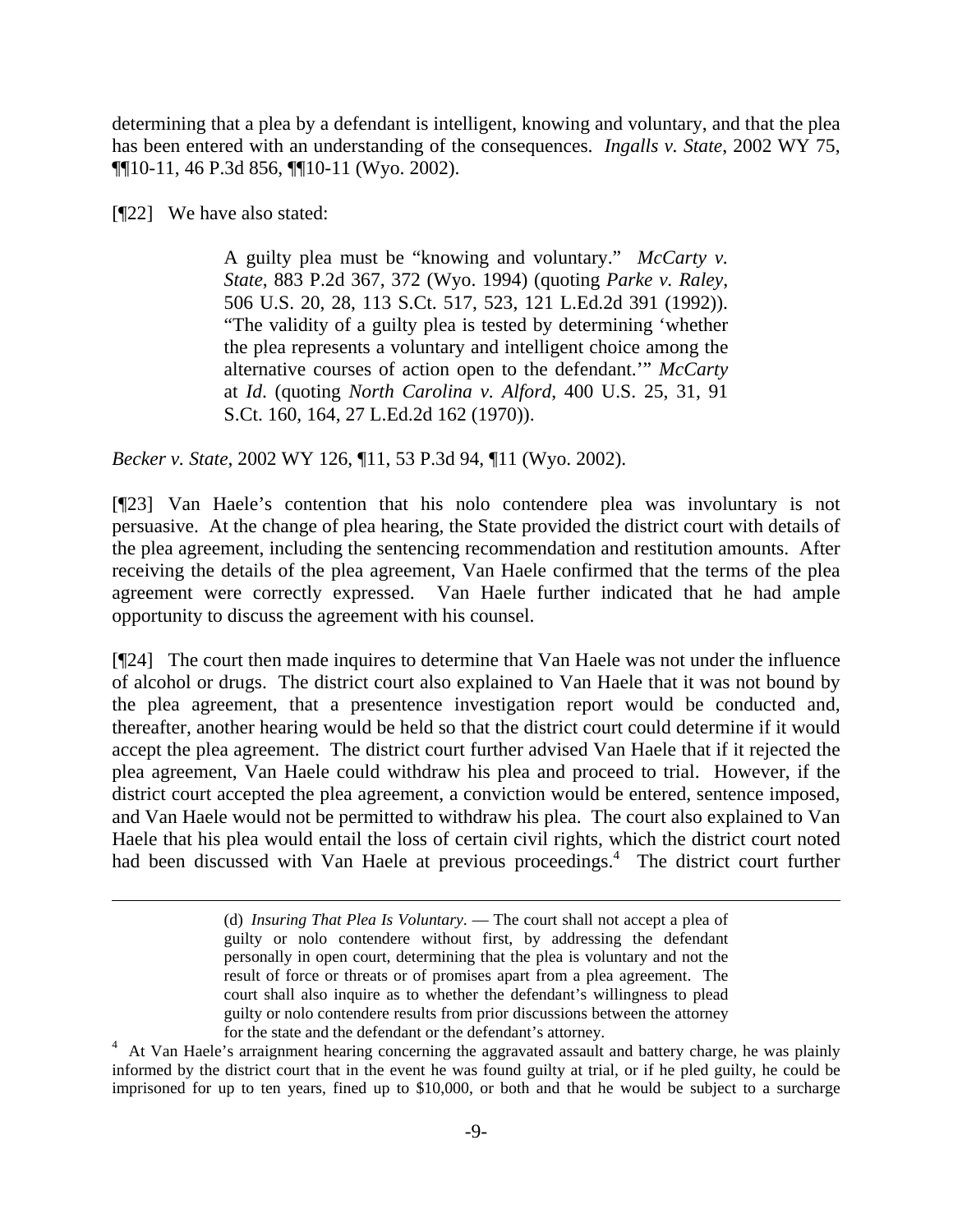summarized some of the terms of his supervised probation should the district court accept the plea agreement.

[¶25] At that time Van Haele indicated that he affirmatively desired to change his plea and formally plead nolo contendere to the charge of aggravated assault and battery. In particular, after the above detailed admonishments were given, the following transpired:

> THE COURT: Well, what do you think you want to do, Mr. Van Haele? Do you want to change your plea in hopes this agreement will go through, or do you want to go to trial?

[VAN HAELE]: Change my plea, Your Honor.

THE COURT: All right, sir, would you please stand.

 As to the charge that on or about June 29, 2001 here in Sheridan County, Wyoming you did attempt to cause or intentionally or knowingly did cause bodily injury to [the victim] in violation of our aggravated assault and battery statute, how do you plead?

[VAN HAELE]: Guilty.

[VAN HAELE'S COUNSEL]: Say "nolo contendere."

THE COURT: All right, you may be seated, Mr. Van Haele.

Thus, we conclude that Van Haele's plea of nolo contendere to the charge of aggravated assault and battery was intelligent, knowing and voluntary, and that such plea was entered with Van Haele's understanding of the consequences.

[¶26] Van Haele further argues that the district court did not obtain a sufficient factual basis concerning his nolo contendere plea. The record on appeal discloses that the district court did not question Van Haele about the factual basis establishing Van Haele's nolo contendere plea at the change of plea hearing. Rather, the district court commented as follows:

assessed to the Victims Compensation Fund of at least \$100. He was further advised that if he pled guilty, he would waive his right to trial, the right to present and confront witnesses, the right to present evidence in his defense, and the right to object to any evidence presented. He was also advised that he would waive his right to remain silent, that he would lose his rights to vote, own firearms, serve on juries, and hold public office, as well as other consequences. Critically, he was specifically advised that if he pled no contest or nolo contedere and such plea was accepted by the district court, he would be sentenced just the same as if he had pled guilty.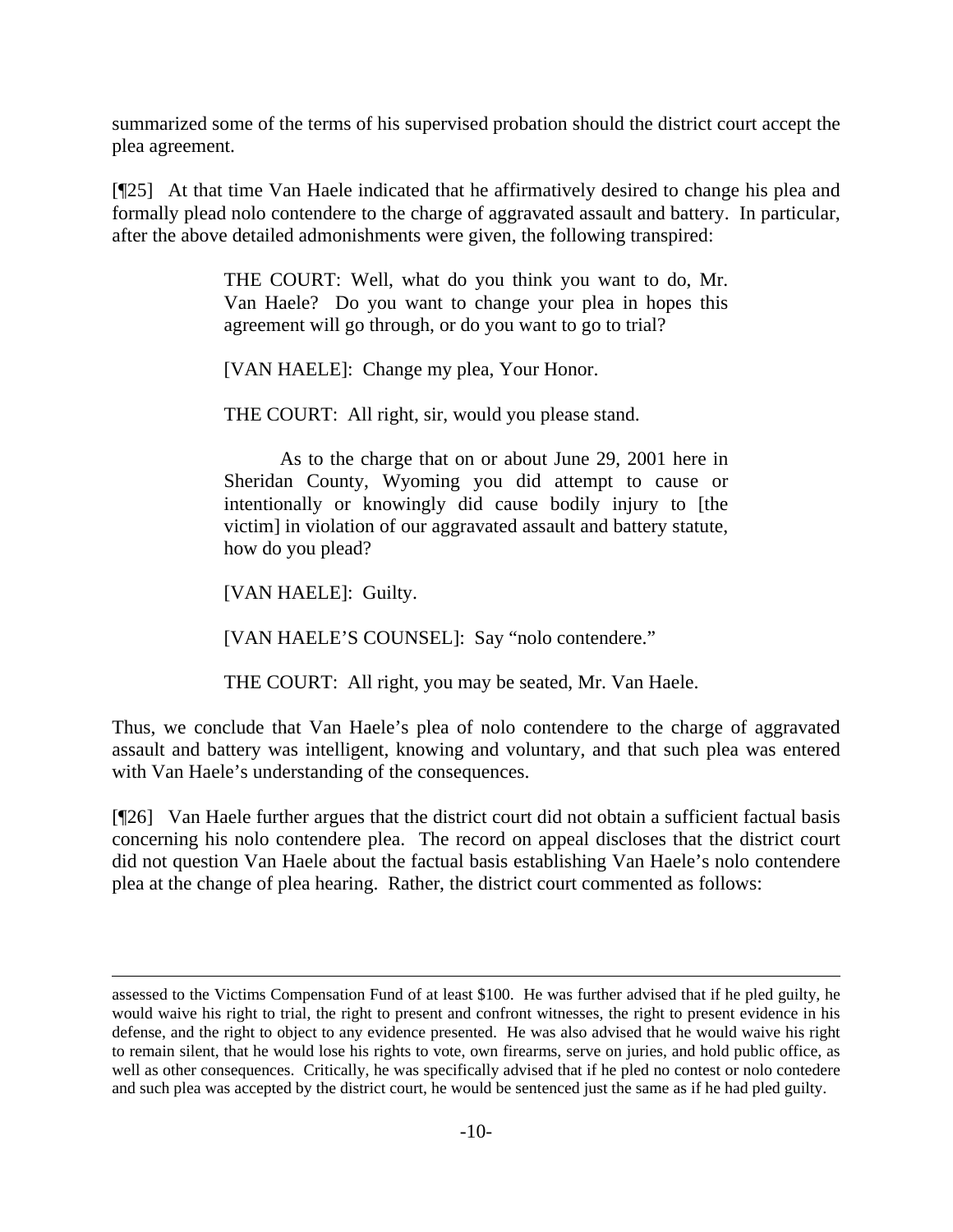Because this Court has sat through the one trial concerning the alleged facts in this case, I believe there is an adequate factual basis to accept the Defendant's plea of no contest.

 $[$ [[27] It is true that W.R.Cr.P. 11(f) provides that notwithstanding the acceptance of a plea of guilty, the court should not enter a judgment on a guilty plea without making such inquiry as shall satisfy it that there is a factual basis for the plea. *Ingalls*, at ¶11. However, the factual basis for accepting a plea may be inferred from circumstances surrounding the crime and need not be established only from the defendant's statements. *Anderson v. State*, 2002 WY 46, ¶32, 43 P.3d 108, ¶32 (Wyo. 2002) (citing *Barnes v. State*, 951 P.2d 386, 388-89 (Wyo. 1998); *Rude v. State*, 851 P.2d at 17-18). Rule 11(f) does not require proof beyond a reasonable doubt that a defendant who pleads is actually guilty; the rule's standard is much lower. *Reyna*, ¶14 (citing *United States v. Webb*, 433 F.2d 400, 403 (1st Cir. 1970) and *McCoy v. United States*, 363 F.2d 306, 308 (D.C.Cir. 1966)). Rule 11(f) merely requires the court to satisfy itself that a factual basis exists for the guilty plea before accepting such plea. *Lee v. State*, 2001 WY 129, ¶14, 36 P.3d 1133, ¶14 (Wyo. 2001) (citing *Rude*, at 7)). Additionally, this court has expressly held that the above-cited requirements do not apply in the acceptance of a plea of nolo contendere, so long as the charging document, whether it be an information, indictment, or other charging form, contains an accurate and complete statement of all the elements of the crime charged. *Peitsmeyer*, ¶7.

[¶28] In support of this position, this court noted:

 At one time in the past the Advisory Committee on Criminal Rules proposed that a plea of nolo contendere not be accepted without the court first satisfying itself that the defendant committed the crime charged. This overlooked the fact that an innocent defendant may not wish to contest the charge and that the nolo plea is a means for him or her to do this. Accordingly that proposal was not adopted and Rule 11(f), requiring the court to determine the accuracy of a plea, applies to guilty pleas but not to pleas of nolo contendere.

1A Charles Alan Wright, *Federal Practice and Procedure*: Criminal 3d § 177 (1999).

 We embrace that proposition because any other reading of W.R.Cr.P. 11(f) would obliterate the distinction between a plea of guilty and a plea of nolo contendere. *State v. Steele*, 620 P.2d 1026, 1028 (Wyo. 1980); *State v. Merino*, 81 Hawaii 198, 915 P.2d 672, 691-92 (1996). Thus, we expressly hold that a district court need not obtain a factual basis when accepting a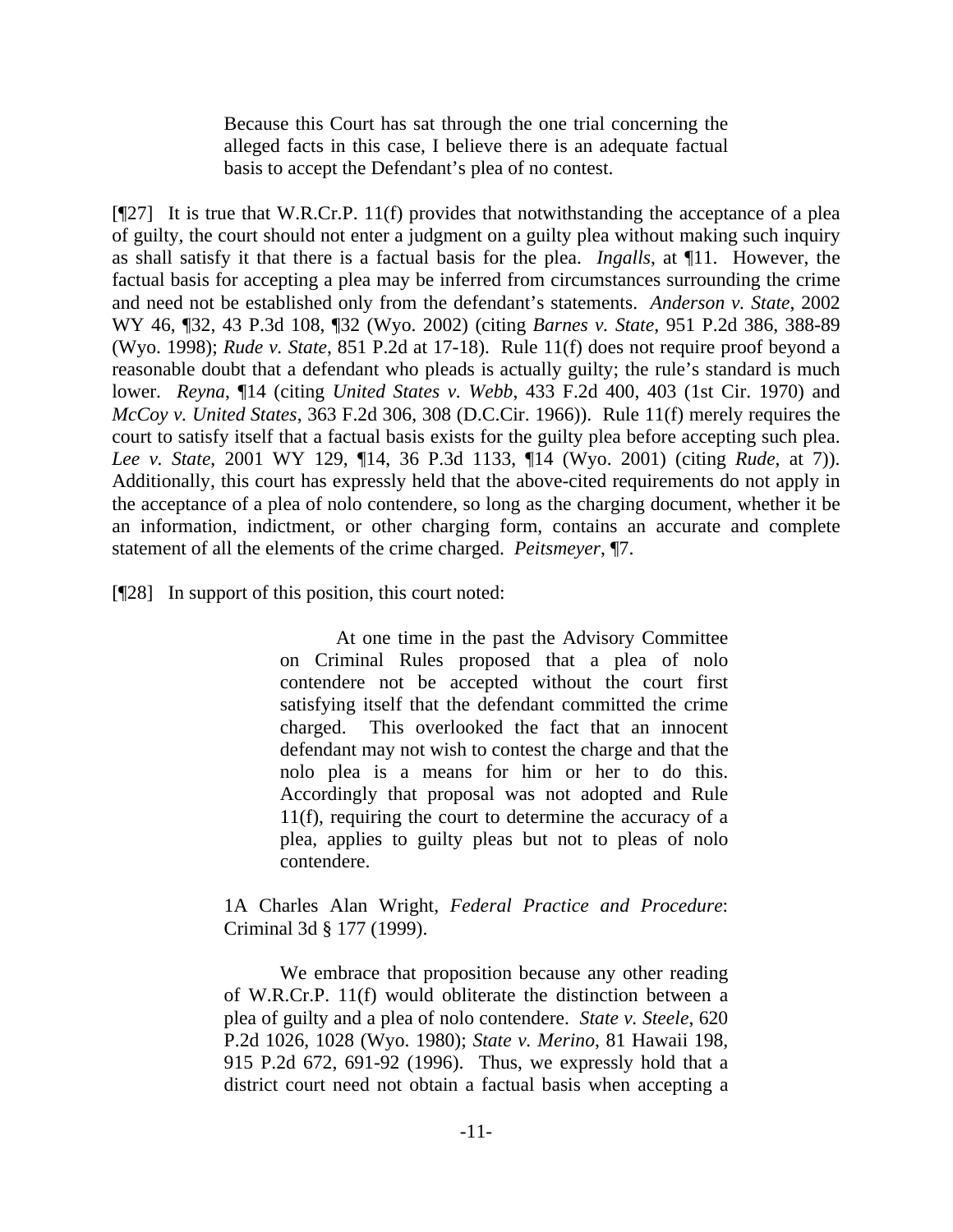plea of nolo contendere, so long as the charging document, whether it be an information, indictment, or other charging form, contains an accurate and complete statement of all the elements of the crime charged.

*Peitsmeyer*, at ¶¶6-7.

[¶29] Here, the information expresses an accurate and complete statement of the elements of the charge of aggravated assault and battery. In addition, the affidavits of probable cause made a part of the information give detailed descriptions of the events that were alleged to have occurred on the evening in question.

[¶30] Upon reading the transcript of the initial trial, however, we conclude that Van Haele, himself, provided an adequate factual basis to support his nolo contendere plea to the aggravated assault and battery charge. Specifically, Van Haele clearly admitted that after he kicked in the doors of the victim's vehicle, a fracas ensued between himself and the victim. Thereafter, Van Haele realized that a Leatherman tool was in his pocket so he unfolded it under his belly and stabbed the victim. Moreover, both the victim and Ms. Van Haele gave their eyewitness testimony substantiating these facts. Numerous other witnesses who later arrived at the scene testified they saw that the victim had been stabbed and Van Haele admitted to them that he had stabbed the victim. The Leatherman tool was found at the scene and was identified as being in Van Haele's possession. Additionally, Dr. Walter H. Gould testified that the stabbing wound resulted in the laceration of the victim's skin and lung causing bleeding into the chest cavity, which had to be drained. The victim was required to stay in the hospital for four days as a result of the injury he sustained. The record is sufficient to support the district court's conclusion that a factual basis existed for Van Haele's nolo contendere plea to aggravated assault and battery even though a factual basis was not required.

# *Withdrawal of Plea*

. . .

[¶31] Finally, Van Haele complains that the district court abused its discretion when it refused to allow him to withdraw his nolo contendere plea at the sentencing hearing. Van Haele contends the district court erred in failing to even make an inquiry into the reason why he wanted to withdraw his plea.

[¶32] At the sentencing hearing the following transpired after Van Haele noted certain areas within the pre-sentence investigation report with which he disagreed:

> THE COURT: Well, the Court is very familiar with the case and is prepared to approve the plea agreement. Anything else you want, counsel?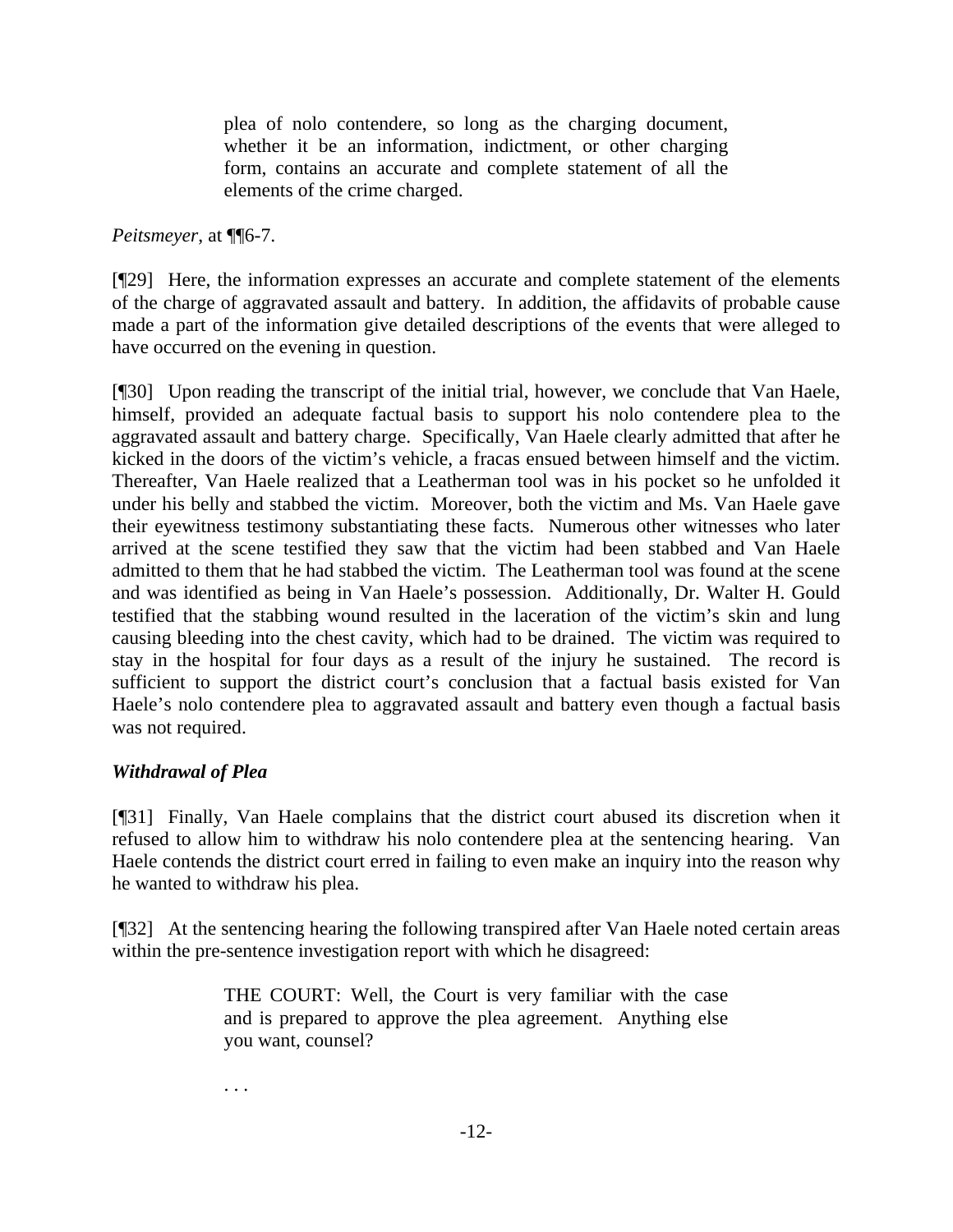THE COURT: Mr. Van Haele, is there anything you'd like to say to the Court before the sentence is imposed?

[VAN HAELE]: I would – I would really like to revoke that plea and have a jury trial again.

THE COURT: You may be seated, Mr. Van Haele.

Mr. Van Haele, the Court is satisfied that you have been given all possible advisements concerning your rights and how the procedure would work in this case. At the change of plea hearing I explained to you that if the plea agreement is accepted, which I have just done, a conviction would be entered against you; you would not be permitted to withdraw your plea and you would be sentenced pursuant to the terms of the agreement.

So, based on advisements that have been given since July of 2001, I would deny a request to allow you to withdraw your plea of no contest.

Anything else?

[VAN HAELE]: No.

[¶33] Regarding the seven factors guiding the district court's discretion, it may be said from this record: (1) Van Haele's assertion of innocence was his original plea of not guilty; he confessed to witnesses after the incident and at the initial trial to having stabbed the victim with the Leatherman tool, however at trial he claimed self-defense; (2) the government would likely suffer prejudice from a plea withdrawal because the crime involved occurred almost a year and a half earlier; (3) Van Haele delayed making any motion to withdraw his plea of nolo contendere for nearly two months after formally entering such plea and did so only after the district court indicated that it was going to approve the plea agreement at his sentencing hearing; (4) such delay would substantially inconvenience the court; (5) there is nothing to suggest the assistance of Van Haele's counsel was inadequate or unavailable; (6) the nolo contendere plea was accepted after thoroughly establishing its knowing and voluntary character; and (7) withdrawal of the plea would obviously squander not only judicial resources but the time and efforts of the prosecutor and defense attorney.

[¶34] Van Haele failed to supply the district court with any fair and just reason for withdrawing the nolo contendere plea, and the record manifestly demonstrates compliance with W.R.Cr.P. 11 in accepting the plea. Van Haele is critical that the district court erred in failing to make a specific inquiry into the reason that Van Haele wanted to withdraw his plea. Nevertheless, the district court allowed Van Haele an opportunity to do so by inquiring if